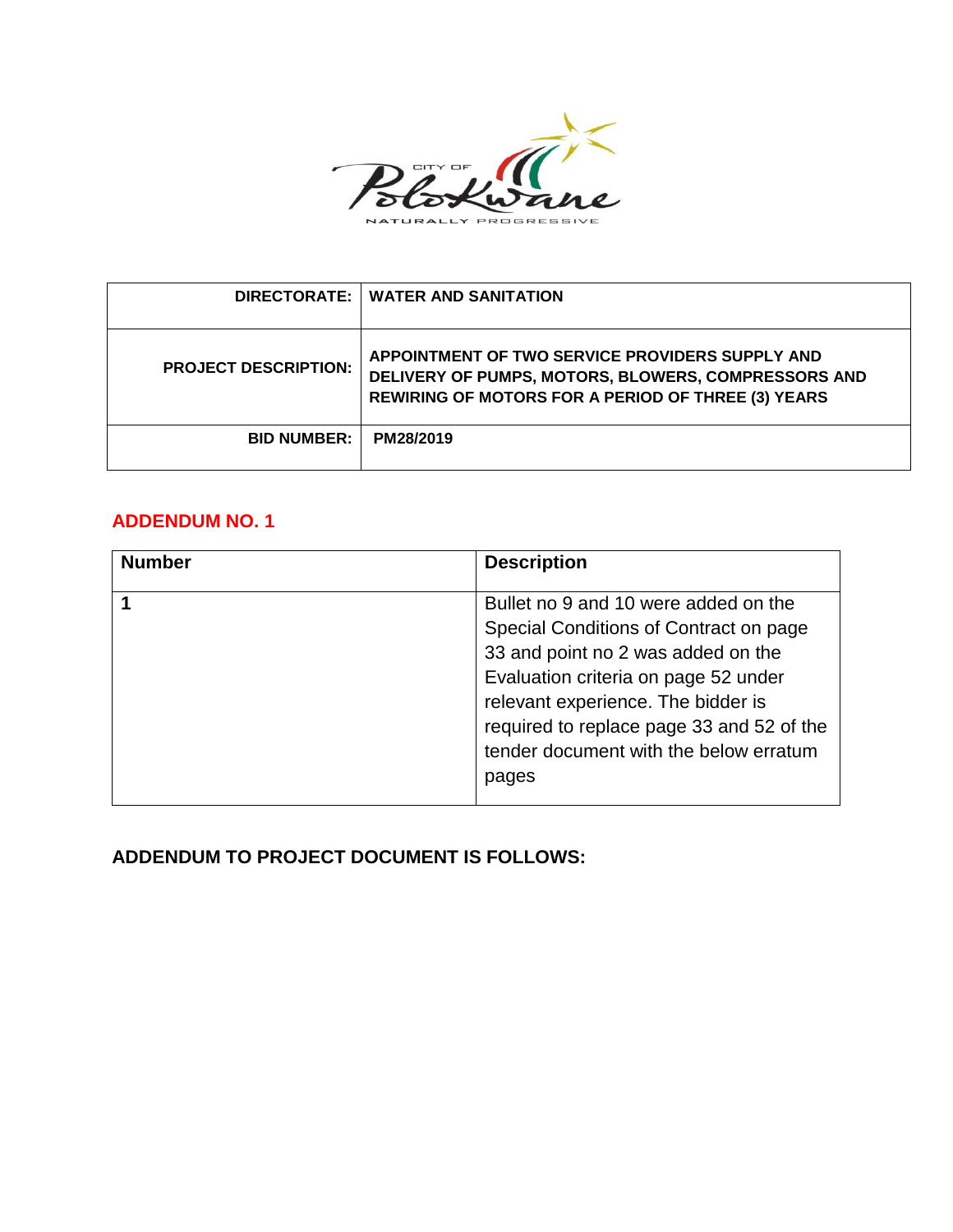#### **BID NUMBER: PM28/2019**

### **APPOINTMENT OF TWO SERVICE PROVIDERS SUPPLY AND DELIVERY OF PUMPS, MOTORS, BLOWERS, COMPRESSORS AND REWIRING OF MOTORS FOR A PERIOD OF THREE (3) YEARS**

### **SPECIAL CONDITIONS OF CONTRACT**

- 1) Supply and delivery of motors, pumps, blowers and compressors at different treatment plants, boreholes and pump stations.
- 2) The supply and delivery of the above mentioned equipment will be as and when required.
- 3) The service providers shall be utilized on rotational basis.
- 4) Each service provider shall provide relevant staff (Mechanical/ Fitter and Turner/ Electrician).
- 5) The service provider shall provide the manufacturer's warranty for all equipment supplied.
- 6) All motors, air blowers, compressors, Hoists, submersible pumps and Flygt mixers must be rewired with a thermal protection sensor (120 $\degree$ C) in place. The tariff of the rewiring must include the cost for the heat sensor.
- 7) Turnaround time for the delivery will be 14 days from the date of the request.
- 8) Turnaround time for the delivery will be 5 days from the date of the request for rewiring of motors.
- **9) The bidder must have fully functional workshop that is fully equipped with the following equipment:**
	- **9.1 Hoist and Gantry Cranes**
	- **9.2 Winding Machine**
	- **9.3 Hydraulic presses**
	- **9.4 Armature balancing Machine**
	- **9.5 Curing Ovens**
	- **9.6 Core Testing Machine**
	- **9.7 AC and DC Motor starting and test panel**
- **10) The Municipality will do inspection in LOCO to the recommended service providers**

**to** 

 **verify workshop and equipment and non-compliance will result in bidder not being appointed.**